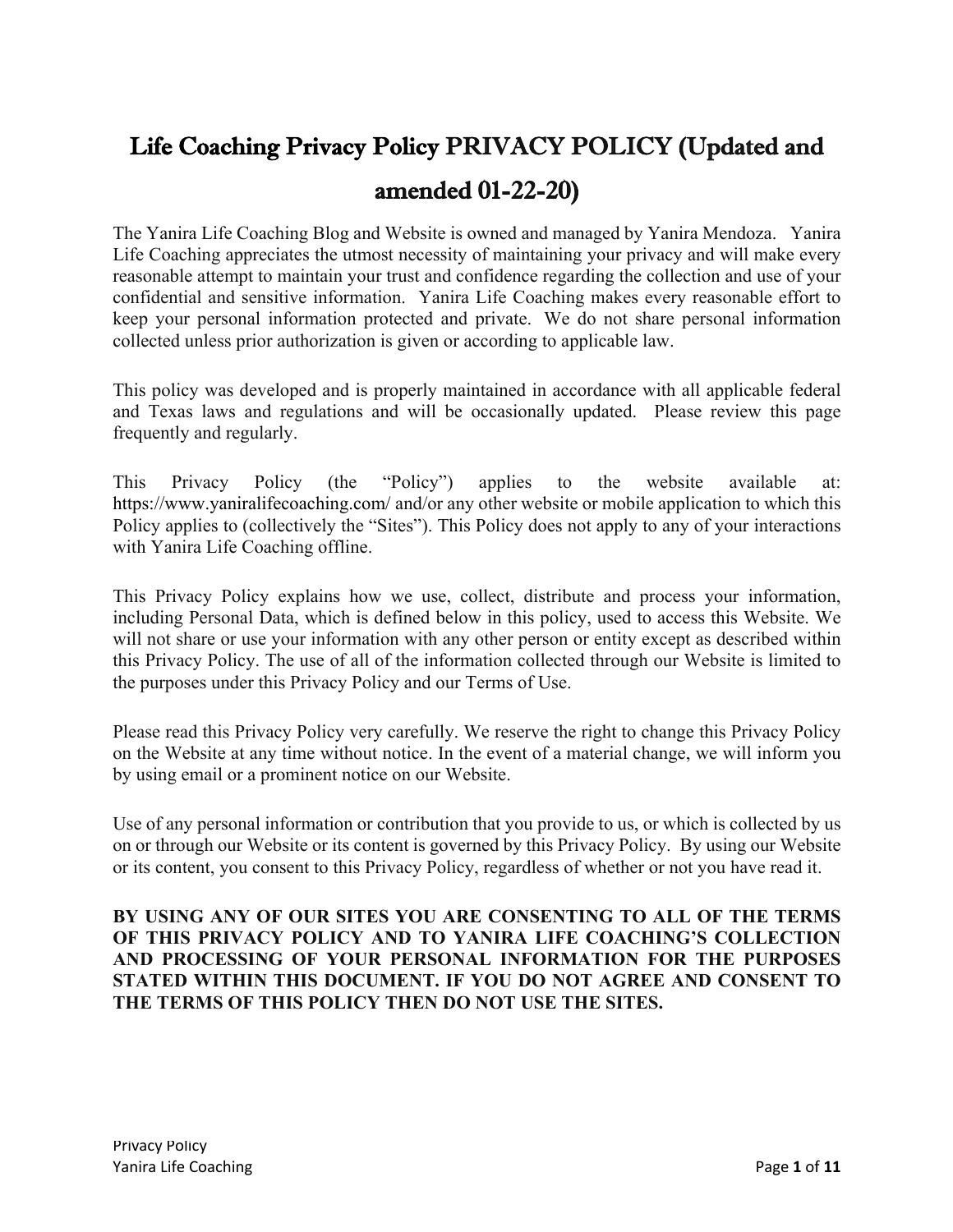# Information Collected

We generally collect two types of information from users of the Yanira Life Coaching sites: 1) Personal Information (your name, email address, payment information, or other sensitive or confidential information); and, 2) Non-Personal Information (e.g. cookies or IP address or other Web Analytics Data etc.).

## Sensitive or Confidential Information

The voluntary disclosure of sensitive information or confidential information to Yanira Life Coaching, whether solicited or unsolicited, via physical or electronic means constitutes your consent to the collection and disclosure of the information by Yanira Life Coaching for the purposes for which the information was disclosed to Yanira Life Coaching, as was reasonably ascertainable from the nature and terms of the disclosure, including collection and disclosure for the purpose of validating your identity.

## Email

If you communicate with Yanira Life Coaching by sending an email, your email address may be retained for further communication with you in connection with processing your request or as provided by law. Do not send any sensitive or confidential information in the body of, or as an attachment to, an electronic mail message unless the data is adequately encrypted. Data sent via email is not inherently secured or encrypted. Any information contained in an email message or attachment may be retained and stored by Yanira Life Coaching pursuant to the applicable retention period or as provided by law. In addition, Yanira Life Coaching collects the email addresses of those individuals who voluntarily provide their email address at https://www.yaniralifecoaching.com/ and on other platforms, such as Facebook.

Further, email addresses and other volunteered information may be used to send news, notices, and other information to those who request it on a strictly opt-in basis. Email addresses may also be used to serve interest-based ads on other platforms, such as Facebook.

# Social Media

If Yanira Life Coaching makes use of social media tools (e.g. Facebook, Twitter, YouTube, etc.) any comments or posts made to a social media forum maintained by Yanira Life Coaching may be subject to release to the public.

Users of these social media services are bound by terms of service and user agreements for the platform.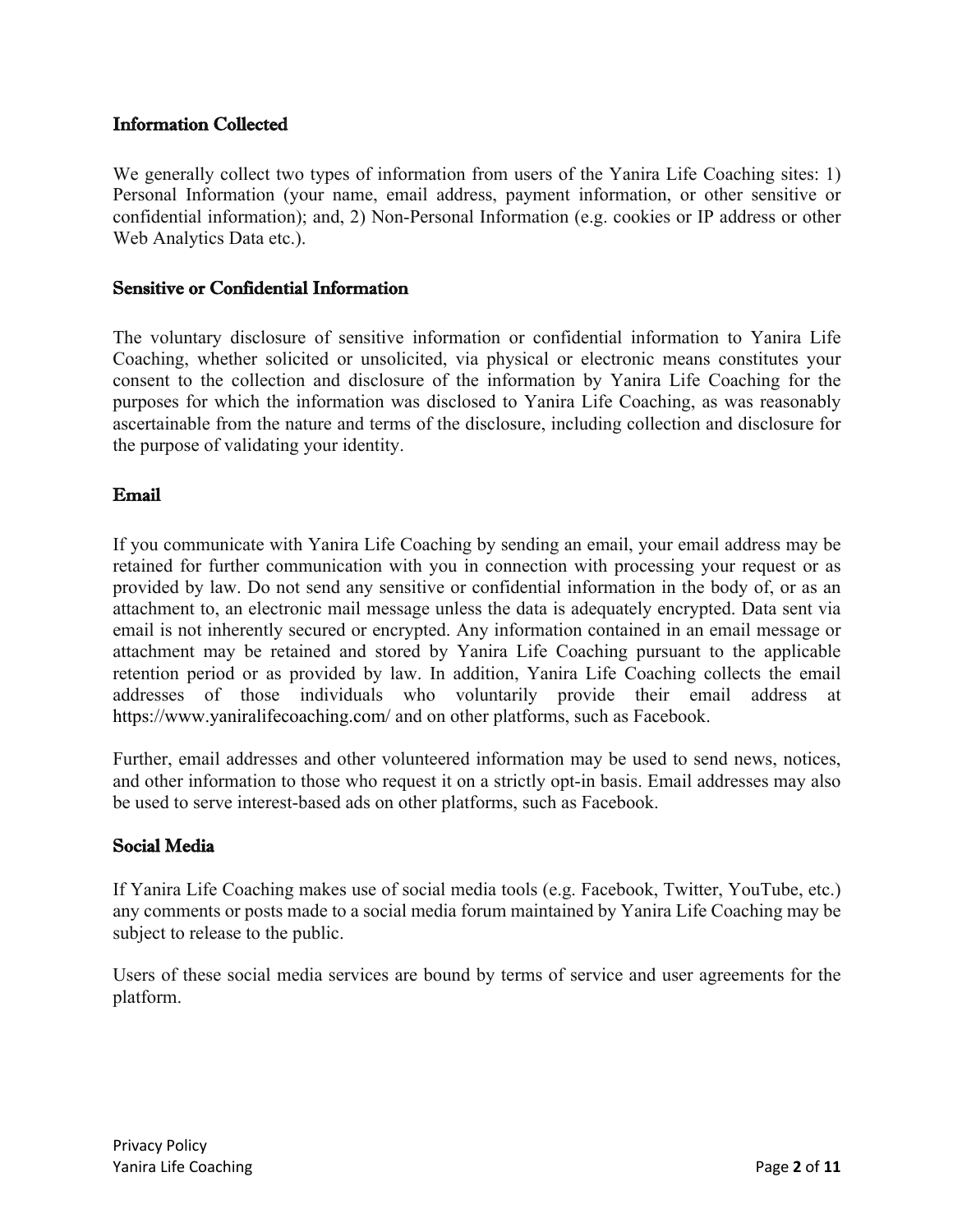## Personal Information

"Personal Information" is defined as information that identifies you personally, such as your name, address, phone numbers, or email address. Yanira Life Coaching collects and stores the Personal Information that you have provided to us. Here are some examples of manners in which we may collect your Personal Information on the Sites:

- 1. A name and an email address so we can deliver our newsletter to you you would be affirmatively consenting to this by providing this to us in our contact forms.
- 2. Billing information including name, address and credit card information so that we can process payment to deliver our products or services to you under our contractual obligation.
- 3. A name and an email address if you complete our contact form with a question. We may send you marketing emails with either your consent or if we believe we have a legitimate interest to contact you based on your contact or question.
- 4. Information from you from a co-branded offer. In this case, we will make clear as to who is collecting the information and whose privacy policy applies. If both / all parties are retaining the information you provide, this will also be made clear as will links to all privacy policies.

Please note that the information above ("Personal Data") that you are giving to us is voluntarily, and by you providing this information to us you are giving consent for us to use, collect and process this Personal Data. You are welcome to opt-out or request for us to delete your Personal Data at any point by contacting us.

If you choose not to provide us with certain Personal Data, you may not be able to participate in certain aspects of our Website or content.

#### Retention and Deletion

We retain your Personal Data for the minimum amount of time necessary to provide you with the information and/or services that you requested from us. We may include certain Personal Data for longer periods of time if necessary, for legal, contractual and accounting obligations.

#### Sensitive Information

We ask that you not send us, and you do not share any sensitive Personal Information (e.g., Social Security numbers)

# Anonymous Data Collection and Use

To maintain our Website's high quality, we may use your IP address to help diagnose problems with our server and to administer the Website by identifying which areas of the Website are most heavily used, and to display content according to your preferences. Your IP address is the number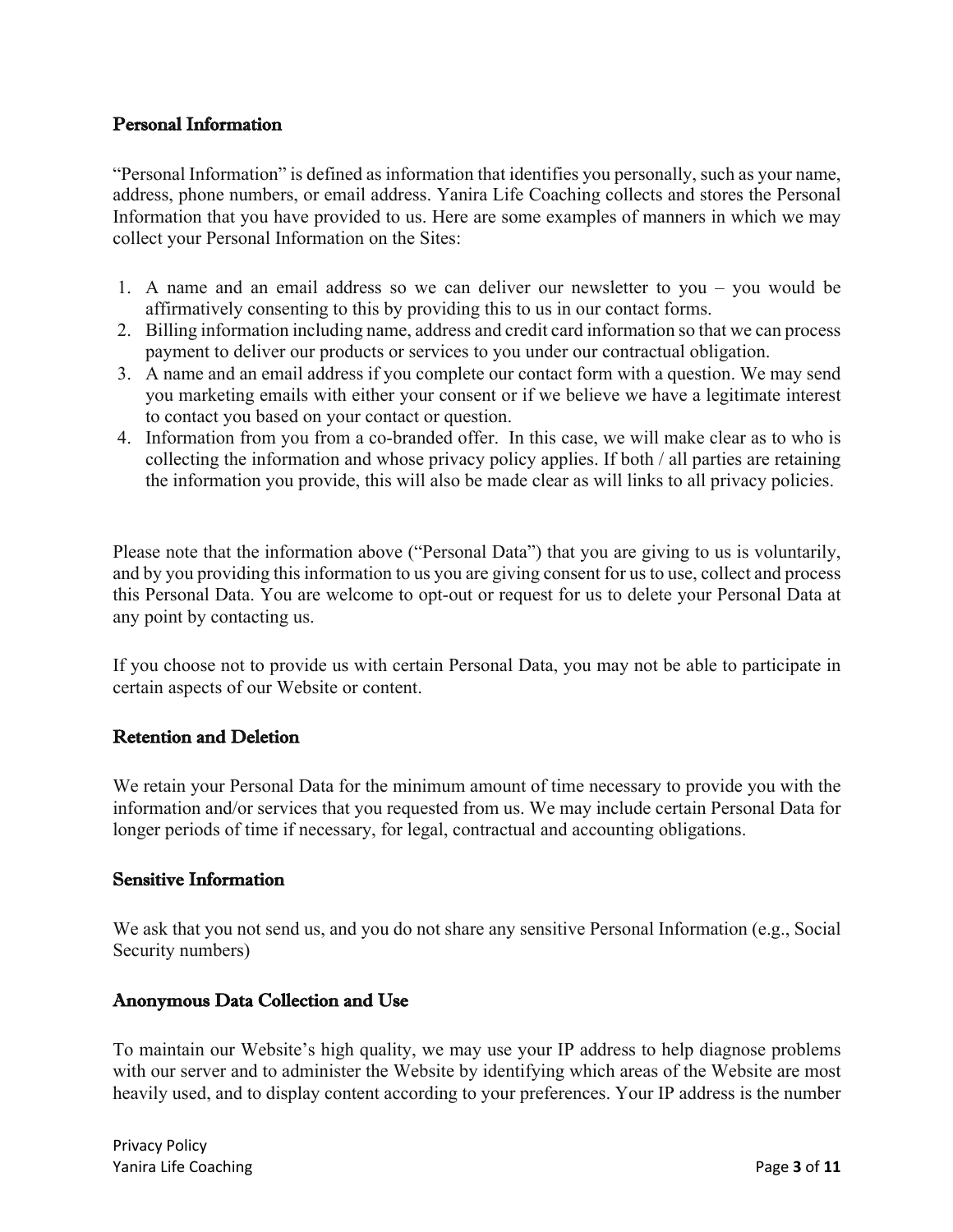assigned to computers connected to the Internet. This is essentially "traffic data" which cannot personally identify you but is helpful to us for marketing purposes and for improving our services. Traffic data collection does not follow a user's activities on any other websites in any way. Anonymous traffic data may also be shared with business partners and advertisers on an aggregate basis.

# Non-Personal Information

"Non-Personal Information" can be technical information or it can be demographic information, such as your age, gender, ZIP code or other geolocation data, or interests. Non-Personal Information does NOT identify you personally. Here are some examples of the Non-Personal Information that is collected via the Sites and a description of how this information is used:

Internet Protocol (IP) address — Your IP address is a number that lets computers attached to the Internet know where to send you data — such as the webpages you view. We use this information to deliver our webpages to you upon request, to tailor our Sites to the interests of our users and to measure traffic within our Sites.

Cookies — our Sites use "cookies" to improve functionality and usability. We use this information for planning, tracking and to improve the technical functions of our Sites and products. By using our products and agreeing to this Policy, you consent to our use of cookies in accordance with the terms of this Policy.

# About Cookies

Cookies are text files sent by Web servers to Web browsers and are stored on the user's computer or mobile device. If the browser is loading a page and the server requests the information stored in the cookie, the cookie is sent back to the server.

Cookies contain data about the user's activities on the website and can be used by Web servers to identify and track users as they navigate different pages on a website, and to identify users returning to a website.

Cookies may be either "persistent" or "session" cookies. A persistent cookie will remain valid until its set expiration date (unless deleted by the user). A session cookie will expire at the end of the user session, when the Web browser is closed.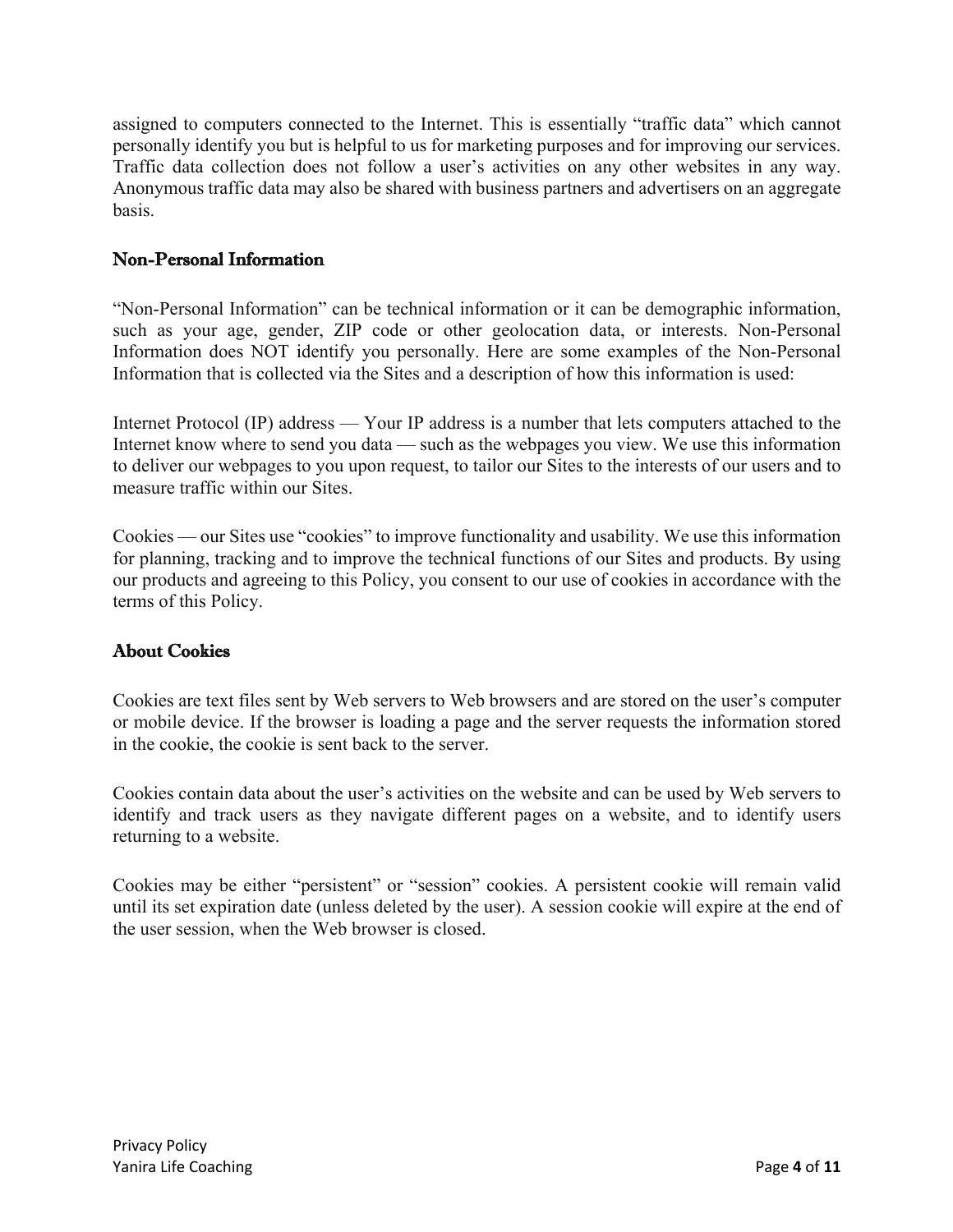## Blocking cookies

Most browsers allow users to refuse to accept cookies.

- In Google Chrome, you can adjust your cookie permissions by clicking "Options," "Under the hood" and Content Settings in the "Privacy" section. Click on the Cookies tab in the Content Settings.
- In Safari, you can block cookies by clicking "Preferences," selecting the "Privacy" tab and "Block cookies."
- In Internet Explorer, you can refuse all cookies by clicking "Tools," "Internet Options," "Privacy," and selecting "Block all cookies" using the sliding selector.
- In Firefox, you can block all cookies by clicking "Tools," "Options," and un-checking "Accept" cookies from sites" in the "Privacy" box.
- Blocking all cookies will, however, have a negative impact upon the usability of many websites. If you block cookies, you may not be able to log on, access content or use search functions, for example.

#### **Deleting cookies**

Users can also delete cookies already stored on their computers:

- In Google Chrome, you can adjust your cookie permissions by clicking "Options," "Under the hood," and Content Settings in the "Privacy" section. Click on the Cookies tab in the Content Settings.
- In Safari, you can delete cookies by clicking "Preferences," selecting the "Privacy" tab and selecting "Remove All Website Data."
- In Internet Explorer, you must manually delete cookie files.
- In Firefox, you can delete cookies by first ensuring that cookies are to be deleted when you "clear private data" (this setting can be changed by clicking "Tools," "Options" and "Settings" in the "Private Data" box) and then clicking "Clear private data" in the "Tools" menu.
- Doing this may have a negative impact on the usability of many websites.

#### **Use of Information Collected Via the Sites**

#### **Personal Information**

We use your Personal Information that we collect on the Sites primarily for the following purposes:

- To deliver services, such as educational programs, information or newsletters you request or purchase;
- To let you know about updated information and other new services from Yanira Life Coaching or other third parties or to forward promotional materials;
- To process your order and, if necessary, to contact you regarding the status of your order;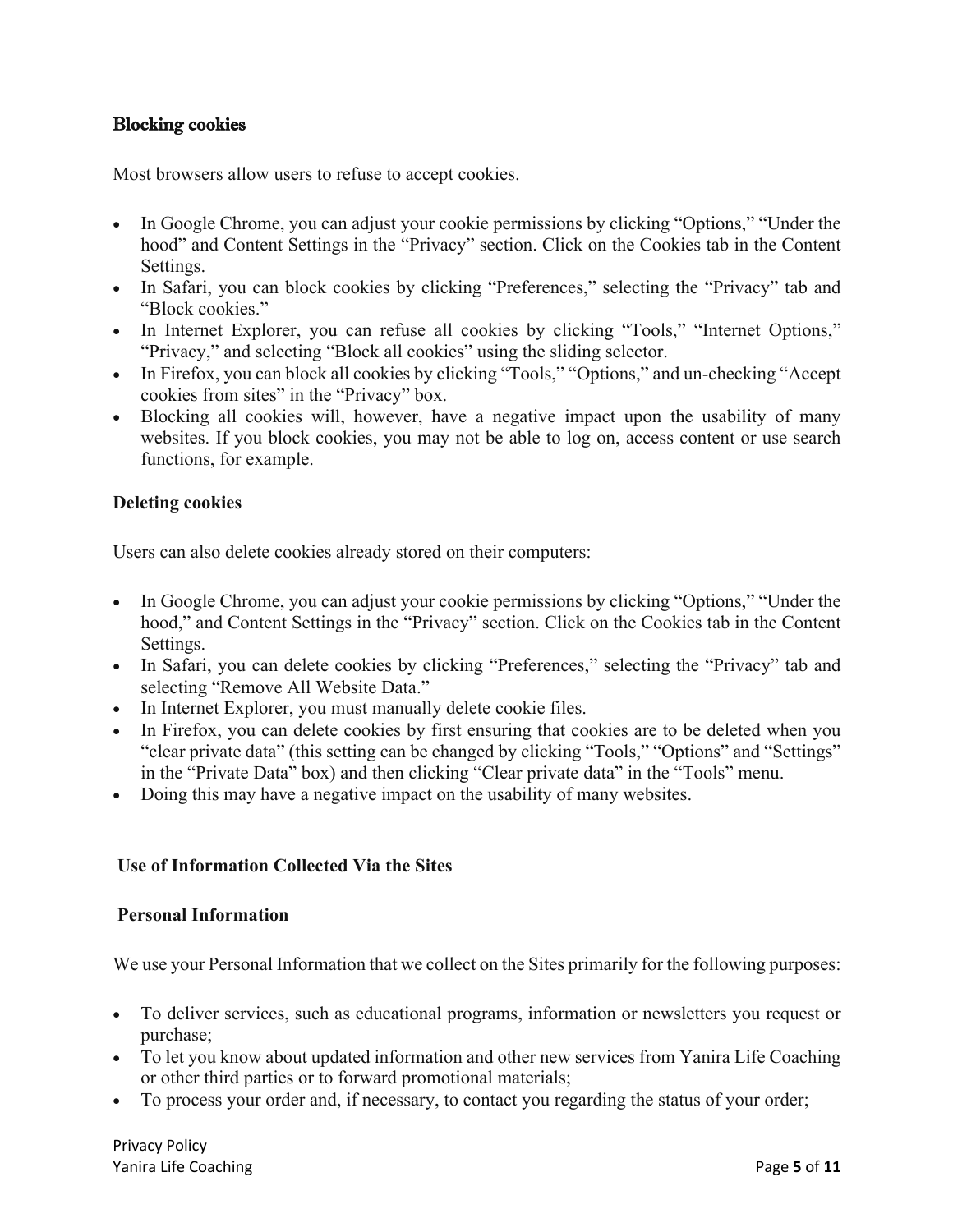- To fulfill the terms of a promotion;
- To ensure the Sites are relevant to your needs;
- To help us create and publish content most relevant to you;
- To contact you regarding additional services and features;
- To request your feedback about your experience with Yanira Life Coaching;
- To notify you about a material change to this Policy, if necessary; and
- To allow you access to limited-entry areas of the Sites.

#### **Non-Personal Information**

- Non-Personal Information is used as described above and in other ways as permitted by applicable laws, including combining Non-Personal Information with Personal Information.
- Release of Information to Third Parties
- By using the Sites, you grant Yanira Life Coaching the right to use your Non-Personal Information for marketing and to improve the Sites. This use may involve the disclosure of your Non-Personal Information to third parties. Yanira Life Coaching will not share or disclose your Personal Information with third parties.

#### **Third Party Websites and Advertisers**

The Sites may provide you with links to other websites, although we do not necessarily advise that you link to another website. In the event that you choose to access such websites, Yanira Life Coaching is not responsible for any actions or policies of those sites. Further, please note that the third party's privacy policies and security practices may differ from Yanira Life Coaching standards. Yanira Life Coaching neither assumes responsibility for, nor does it control, endorse or guarantee any aspect of your use of any linked sites. We recommend that you check the privacy policy of such a party before providing Personal Information to it.

The Yanira Life Coaching may also permit advertisers, third party ad networks or other advertising companies to serve advertisements on the Sites. Please be advised that such advertising companies may gather information about your visit to the Sites or other sites (such as through cookies, Web beacons and other technologies) to enable such advertising companies to market products or services to you, to monitor which ads have been served to your browser and which Web pages you were viewing when such ads were delivered. PLEASE NOTE THAT THIS POLICY DOES NOT COVER THE COLLECTION AND USE OF INFORMATION BY SUCH ADVERTISING COMPANIES.

# **Opt-Out**

We communicate with our members on a regular basis via email. For example, we may use your email address to confirm your request, to send you notice of payments, to send you information about changes to our products and services, and to send notices and other disclosures as required by law. Generally, members cannot opt-out of these communications, but they will be primarily informational in nature rather than promotional.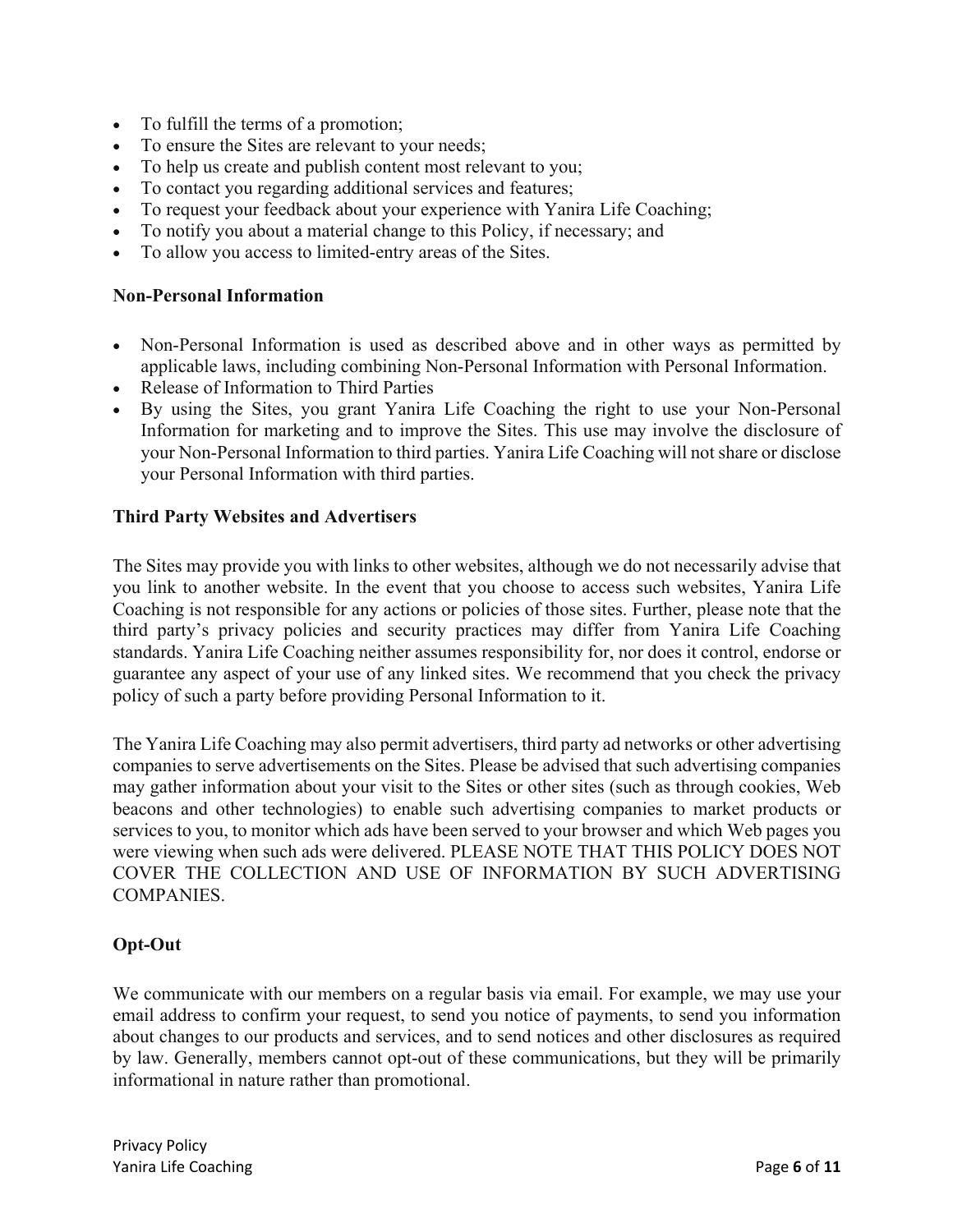However, we provide you the opportunity to exercise an opt-out choice if you do not want to receive other types of communications from us, such as messages or updates from us regarding new services and products offered on the Sites. For emails, you may opt-out by clicking on the "unsubscribe" link within the text of an email. We will process your request to unsubscribe as soon as possible, but please be aware that in some circumstances you may receive a few more messages until the unsubscribe is processed. Please note that electing to opt-out of our promotional emails does not mean that we will delete or remove your email address from our systems.

## **Changes in Our Privacy Policy**

Yanira Life Coaching reserves the right to make changes to this Policy at any time and for any reason without prior notice. Any changes to this Policy will be posted on this page so that you are always aware of our current policies. We may also contact you by email with changes. Additionally, we will update the "last updated" date.

#### **Website Security**

No data transmissions over the Internet can be guaranteed to be 100 percent secure. Consequently, we cannot ensure or warrant the security of any information you transmit to us and you understand that any information that you transfer to Yanira Life Coaching is done at your own risk. However, Yanira Life Coaching uses website security measures consistent with current best practices to protect the Sites, email and mailing lists. These measures include technical, procedural, monitoring and tracking steps intended to safeguard data from misuse, unauthorized access or disclosure, loss, alteration or destruction.

PLEASE NOTE THAT THE SITES DO NOT USE SSL ENCRYPTION. THE SITES DO NOT PROCESS PURCHASES. THE SITES USE THIRD PARTY VENDORS (such as, PayPal, Square, etc.) TO PROCESS PURCHASES. User and purchaser information is a high priority and we use our own protective measures, as well as the capabilities of our software and hardware vendors.

We realize there can be incidents of misuse or unauthorized program incursions, as almost every website, service and user encounters. In those instances, our goals are to move quickly to isolate the problem, ensure or restore proper functionality and minimize any inconvenience to our users. As appropriate and necessary, Yanira Life Coaching will notify the relevant authorities of these incidents of misuse or unauthorized program incursions of the Yanira Life Coaching Sites.

#### **Assignment**

In the event that all or part of Yanira Life Coaching's assets are sold or acquired by another party, or in the event of a merger, you grant Yanira Life Coaching the right to assign the Personal and Non-Personal Information collected via the Sites.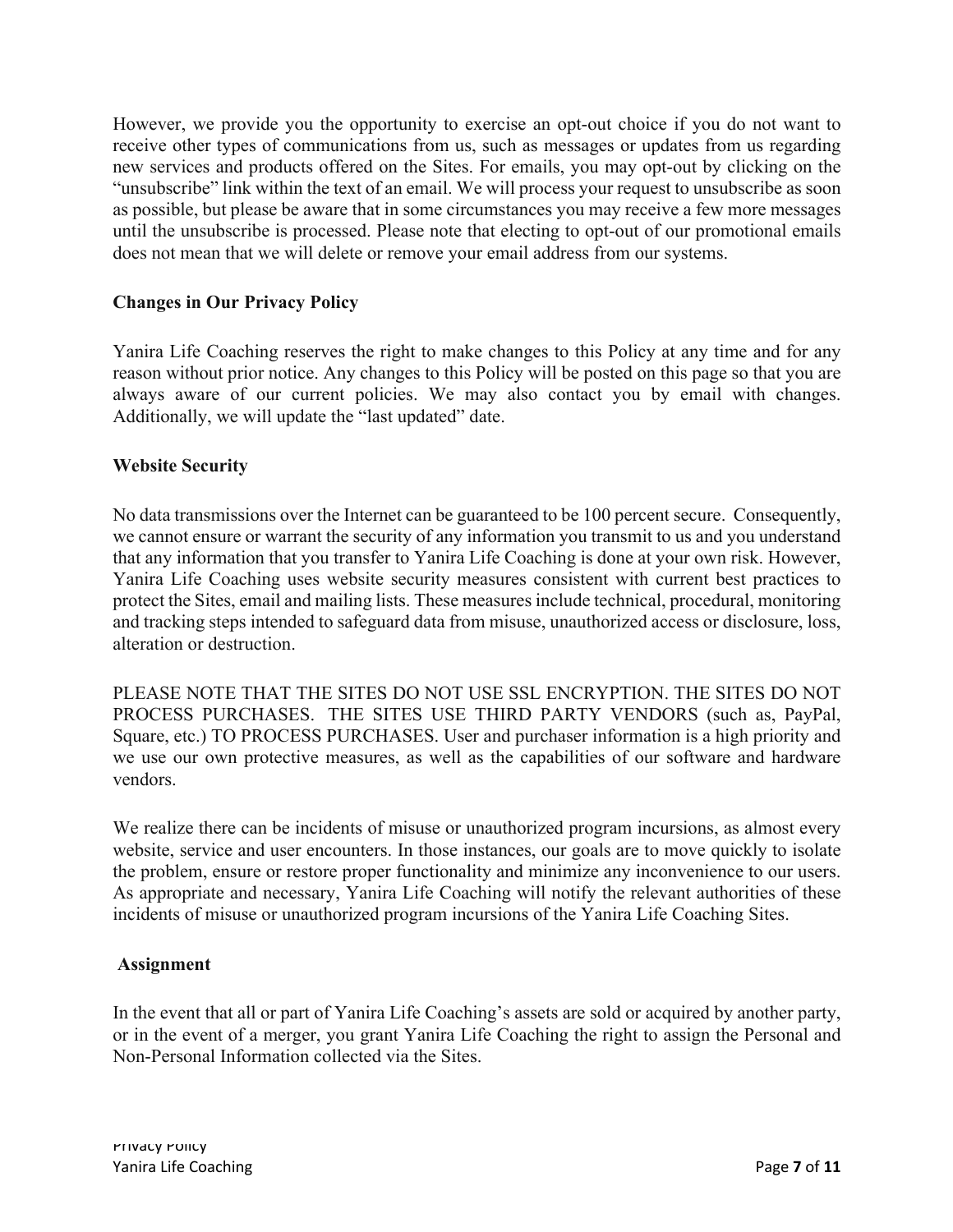# **What We Do with Information We Collect**

## **Contact You**

We may contact you with information that you provide to us based on these lawful grounds for processing:

- 1. Consent. We may contact you if you give us your clear, unambiguous, affirmative consent to contact you.
- 2. Contract. We will contact you under our contractual obligation to deliver goods or services you purchase from us.
- 3. Legitimate Interest. We may contact you if we feel you have a legitimate interest in hearing from us. For example, if you sign up for a webinar, we may send you marketing emails based on the content of that webinar. You will always have the option to opt out of any of our emails.

#### **Process Payments**

We will use the Personal Data you give to us in order to process your payment for the purchase of goods or services under a contract. We only use third party payment processors that take the utmost care in securing data and comply with the GDPR.

#### **Targeted Social Media Advertisements**

We may use the data you provide to us to run social media advertisements and/or create look-alike audiences for advertisements.

#### **Share with Third Parties**

We may share your information with trusted third parties such as our newsletter provider in order to contact you via email, our merchant accounts to process payments, and Google / social media accounts in order to run advertisements and our affiliates.

#### **Viewing by Others**

Note that whenever you voluntarily make your Personal Data available for viewing by others online through this Website or its content, it may be seen, collected and used by others, and therefore, we cannot be responsible for any unauthorized or improper use of the information that you voluntarily share (i.e., sharing a comment on a blog post, posting in a Facebook group that we manage, sharing details on a group coaching call, etc.).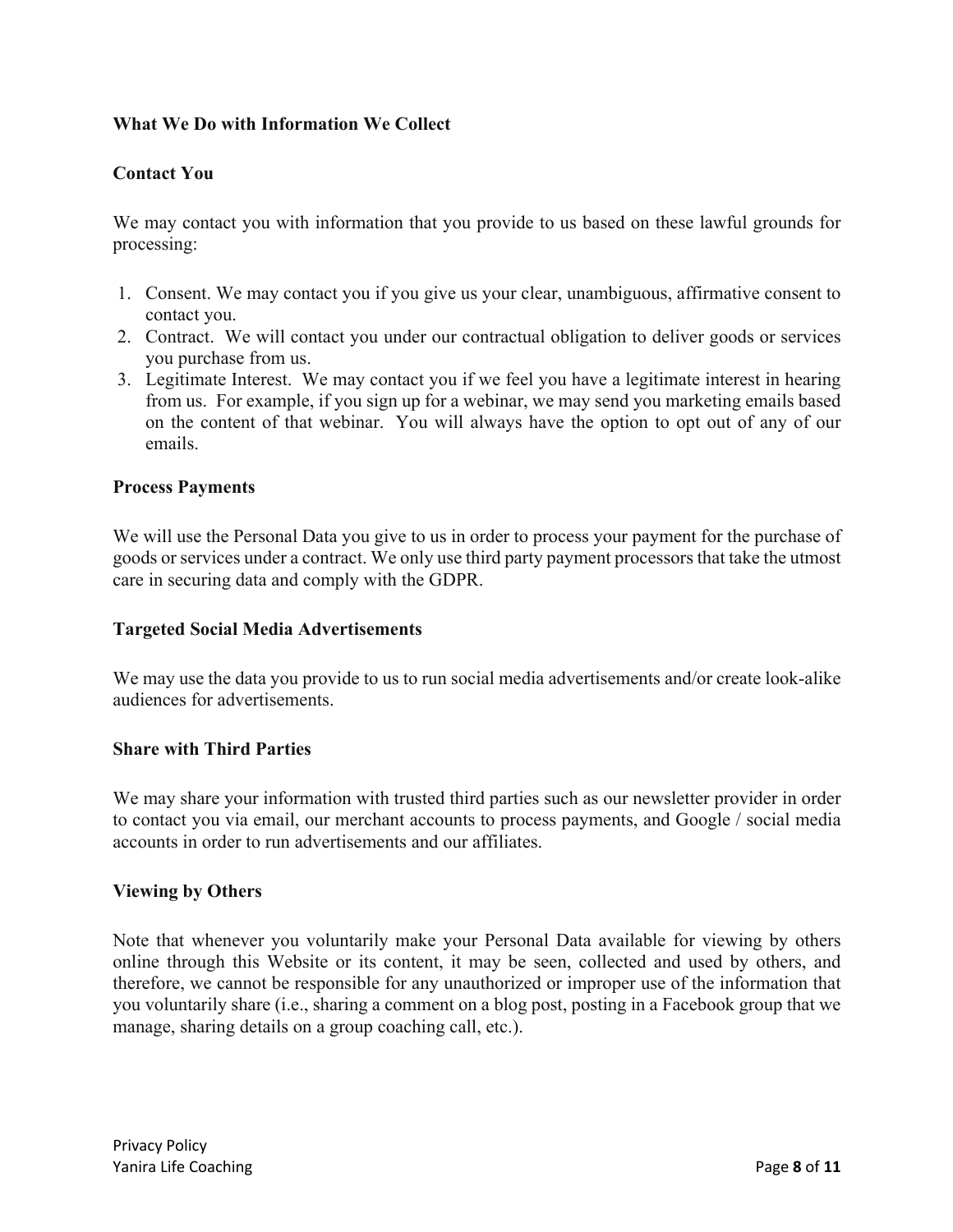## **Submission, Storage, Sharing and Transferring of Personal Data**

Personal Data that you provide to us is stored internally or through a data management system. Your Personal Data will only be accessed by those who help to obtain, manage or store that information, or who have a legitimate need to know such Personal Data (i.e., our hosting provider, newsletter provider, payment processors or team members).

It is important to note that we may transfer data internationally. For users in the European Union, please be aware that we transfer Personal Data outside of the European Union. By using our Website and providing us with your Personal Data, you consent to these transfers in accordance with this Privacy Policy.

## **Data Retention**

We retain your Personal Data for the minimum amount of time necessary to provide you with the information and / or services that you requested from us. We may include certain Personal Data for longer periods of time if necessary, for legal, contractual and accounting obligations.

## **Confidentiality**

We aim to keep the Personal Data that you share with us confidential. Please note that we may disclose such information if required to do so by law or in the good-faith belief that: (1) such action is necessary to protect and defend our rights or property or those of our users or licensees, (2) to act as immediately necessary in order to protect the personal safety or rights of our users or the public, or (3) to investigate or respond to any real or perceived violation of this Privacy Policy or of our Disclaimer, Terms and Conditions, or any other terms of use or agreement with us.

#### **Passwords**

To use certain features of the Website or its content, you may need a username and password. You are responsible for maintaining the confidentiality of the username and password, and you are responsible for all activities, whether by you or by others, that occur under your username or password and within your account. We cannot and will not be liable for any loss or damage arising from your failure to protect your username, password or account information. If you share your username or password with others, they may be able to obtain access to your Personal Data at your own risk.

You agree to notify us immediately of any unauthorized or improper use of your username or password or any other breach of security. To help protect against unauthorized or improper use, make sure that you log out at the end of each session requiring your username and password.

We will use our best efforts to keep your username and password(s) private and will not otherwise share your password(s) without your consent, except as necessary when the law requires it or in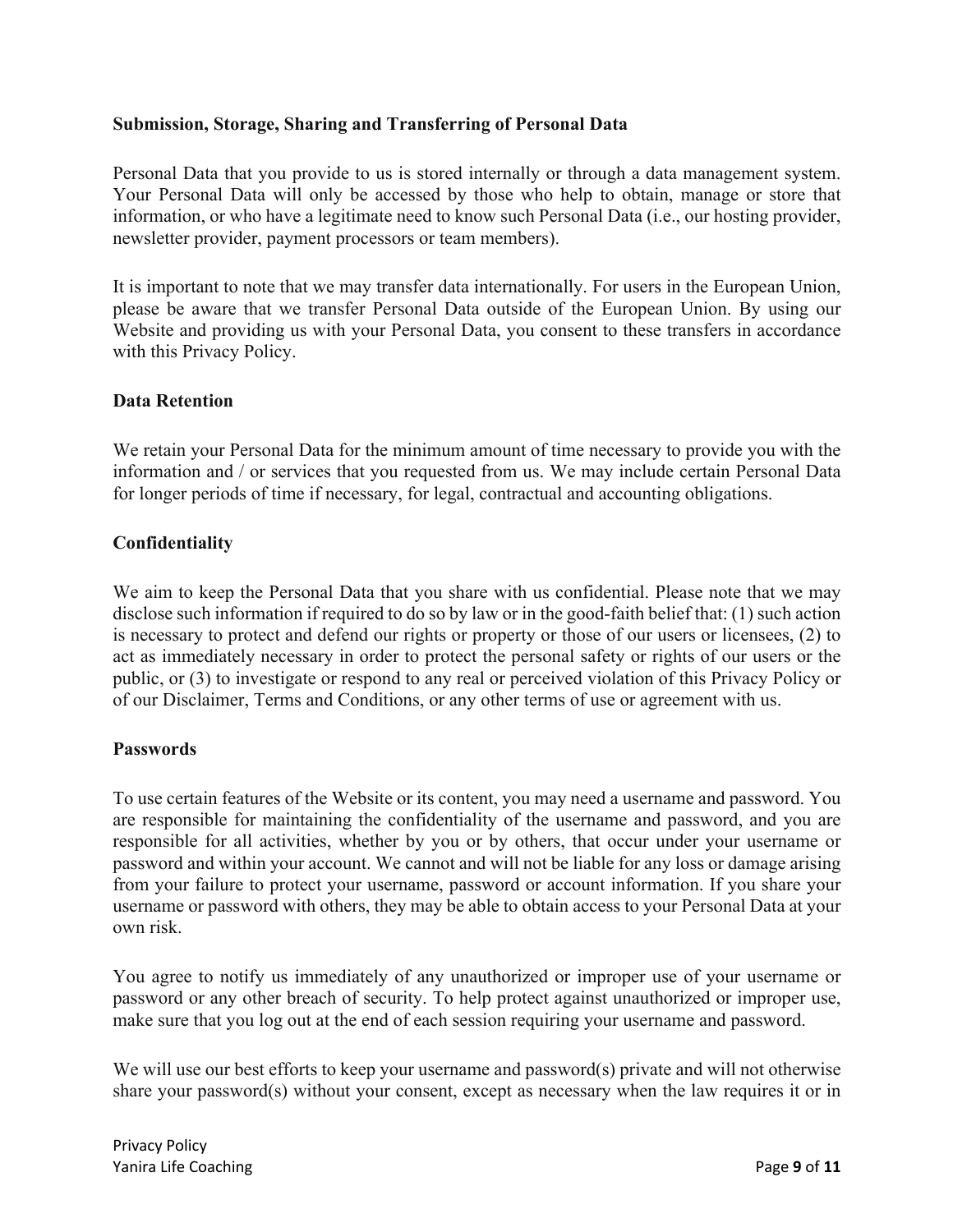the good faith belief that such action is necessary, particularly when disclosure is necessary to identify, contact or bring legal action against someone who may be causing injury to others or interfering with our rights or property.

# **How You Can Access, Update or Delete Your Personal Data**

You have the right to:

- 1. Request information about how your Personal Data is being used and request a copy of what Personal Data we use.
- 2. Restrict processing if you think the Personal Data is not accurate, unlawful, or no longer needed.
- 3. Rectify or erase Personal Data and receive confirmation of the rectification or erasure. (You have the "right to be forgotten").
- 4. Withdraw your consent at any time to the processing of your Personal Data.
- 5. Lodge a complaint with a supervisory authority if you feel we are using your Personal Data unlawfully.
- 6. Receive Personal Data portability and transference to another controller without our hinderance.
- 7. Object to our use of your Personal Data.
- 8. Not be subject to an automated decision based solely on automatic processing, including profiling, which legally or significantly affects you.

#### **Unsubscribe**

You may unsubscribe from our e-newsletters or updates at any time through the unsubscribe link at the footer of all email communications. If you have questions or are experiencing problems unsubscribing, please contact us at \_\_\_\_\_\_\_\_\_\_\_

#### **Security**

We take commercially reasonable steps to protect the Personal Data you provide to us from misuse, disclosure or unauthorized access. We only share your Personal Data with trusted third parties who use the same level of care in processing your Personal Data. That being said, we cannot guarantee that your Personal Data will always be secure due to technology or security breaches. Should there be a data breach of which we are aware, we will inform you immediately.

# **Anti-Spam Policy**

We have a no spam policy and provide you with the ability to opt-out of our communications by selecting the unsubscribe link at the footer of all e-mails. We have taken the necessary steps to ensure that we are compliant with the CAN-SPAM Act of 2003 by never sending out misleading information. We will not sell, rent or share your email address.